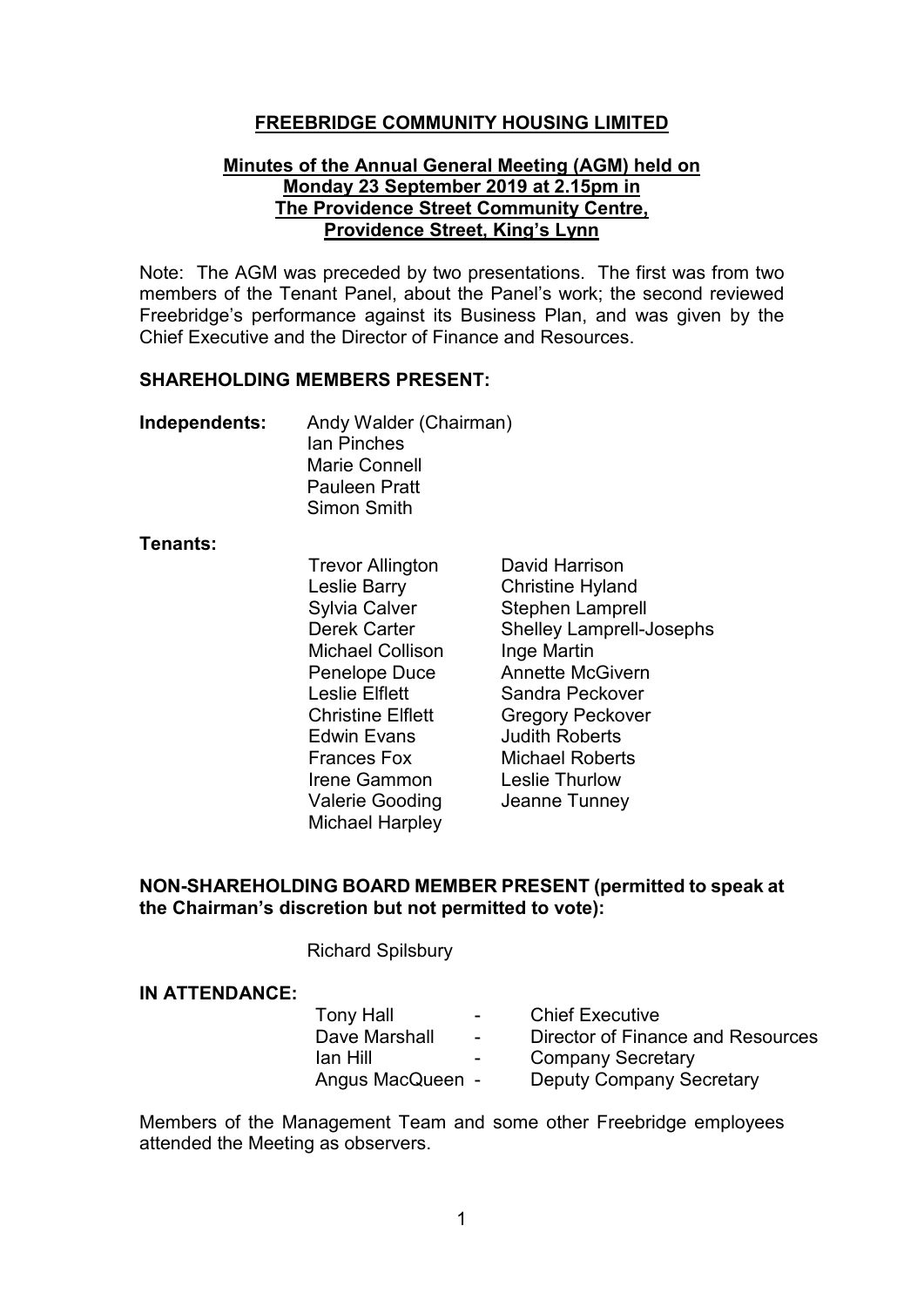# **1. APOLOGIES**

Adrienne Abell, Robert Abell, Brian Baylis, Charlotte Beck, Gillian Berrisford, Valerie Carter, Valerie Cox, William Cox, Kevin Darlow, Susan Darlow, Barbara Davis, John Evans, Steve Everitt, Hayley Fletcher, Angela French, Aurika Gedkevicieine, Glenn Gillott, Richard Hegarty, Susan Hope, Marcus Hopkins, Philip Izzard, Celia Jayne, Michael Jordan, Zinaida Kazineca, Paul Leader, Brian Long, Ian Lund, Gyulane Molnar, Patricia Norman, Ronald Shand, Frances Silver, Colin Thomson, Julie Thurlow and Josephine Wadsworth.

Brian Baylis, Kevin Darlow, Susan Darlow, John Evans, Aurika Gedzevicieine, Glenn Gilllott, Michael Jordan, Zinaida Kazineca, Ian Lund and Frances Silver had appointed the Chairman as their proxy.

Adrienne Abell, Robert Abell, Valerie Carter, Valerie Cox and William Cox had appointed Derek Carter as their proxy.

Julie Thurlow had appointed Leslie Thurlow as her proxy.

## **2. MINUTES**

Having been duly proposed and seconded, it was

**RESOLVED** (by 100% of those voting):That the minutes of the Annual General Meeting held on 17 September 2018 be confirmed as a correct record and signed by the Chair.

## **3. REPLACEMENT OF THE RULES**

The Meeting considered replacement of the Rules.

Having been duly proposed and seconded, it was

**RESOLVED** (by 96.34% of those voting):

- 1) That the Rules of the Society be rescinded and replaced with the Rules attached to the resolution (the **Rules**).
- 2) That any three of the shareholders of the Society be appointed, together with the secretary, to sign the Rules and to accept any alterations made in the Rules by the Financial Conduct Authority without further consulting the Society.
- 3) That this resolution be conditional upon all known material contractual, regulatory and other consents and approvals required in connection with the adoption of the Rules having been obtained.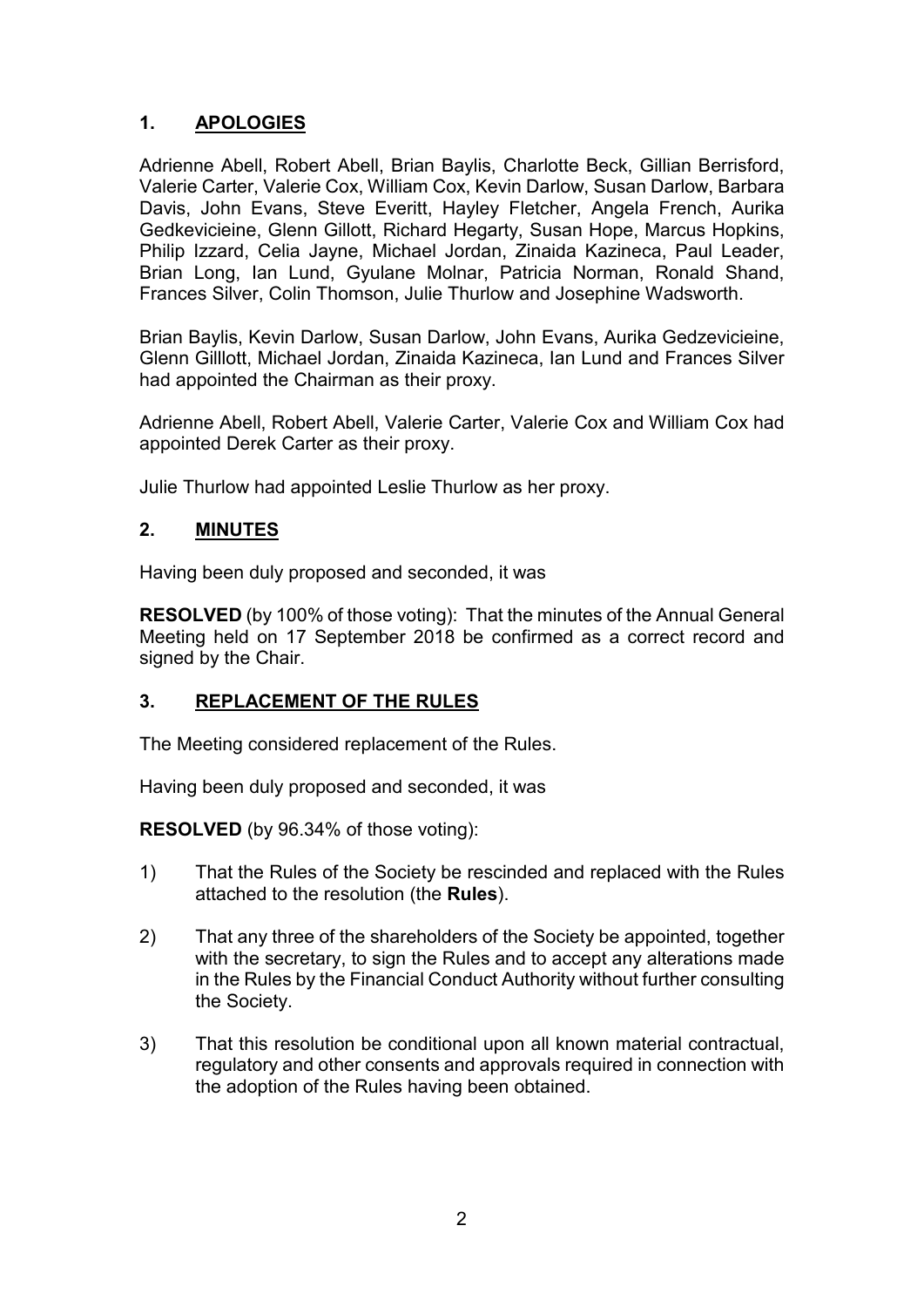## **4. THE BOARD'S ANNUAL REPORT TO THE ANNUAL GENERAL MEETING**

The Meeting received the Board's Annual Report, which included the following:

- financial statements for the period to 31 March 2019, including:
	- o the revenue accounts and balance sheet for the last accounting period
	- o the Auditor's report on those accounts and balance sheet
	- o the Board's report on the affairs of the Association
	- o the Board's statement of the values and objectives of the Association
	- o a statement of the current obligations of Board Members to the Board and the Association
- a statement of the skills, qualities and experience required by the Board amongst its members
- the Policy for admitting new shareholders
- the Board's report on the Community Empowerment Strategy.

## **5. APPOINTMENT OF AUDITOR**

Having been duly proposed and seconded, it was

**RESOLVED** (by 100% of those voting):That Mazars LLP be reappointed as Auditor of the Association.

## **6. APPOINTMENT OF INDEPENDENT BOARD MEMBERS**

Having been duly proposed and seconded, it was

## **RESOLVED**:

- 1) (by 100% of those voting) That Joanna Barrett be appointed as an Independent Board Member until the 2022 AGM.
- 2) (by 100% of those voting) That Andy Walder be reappointed as an Independent Board Member until the 2022 AGM.